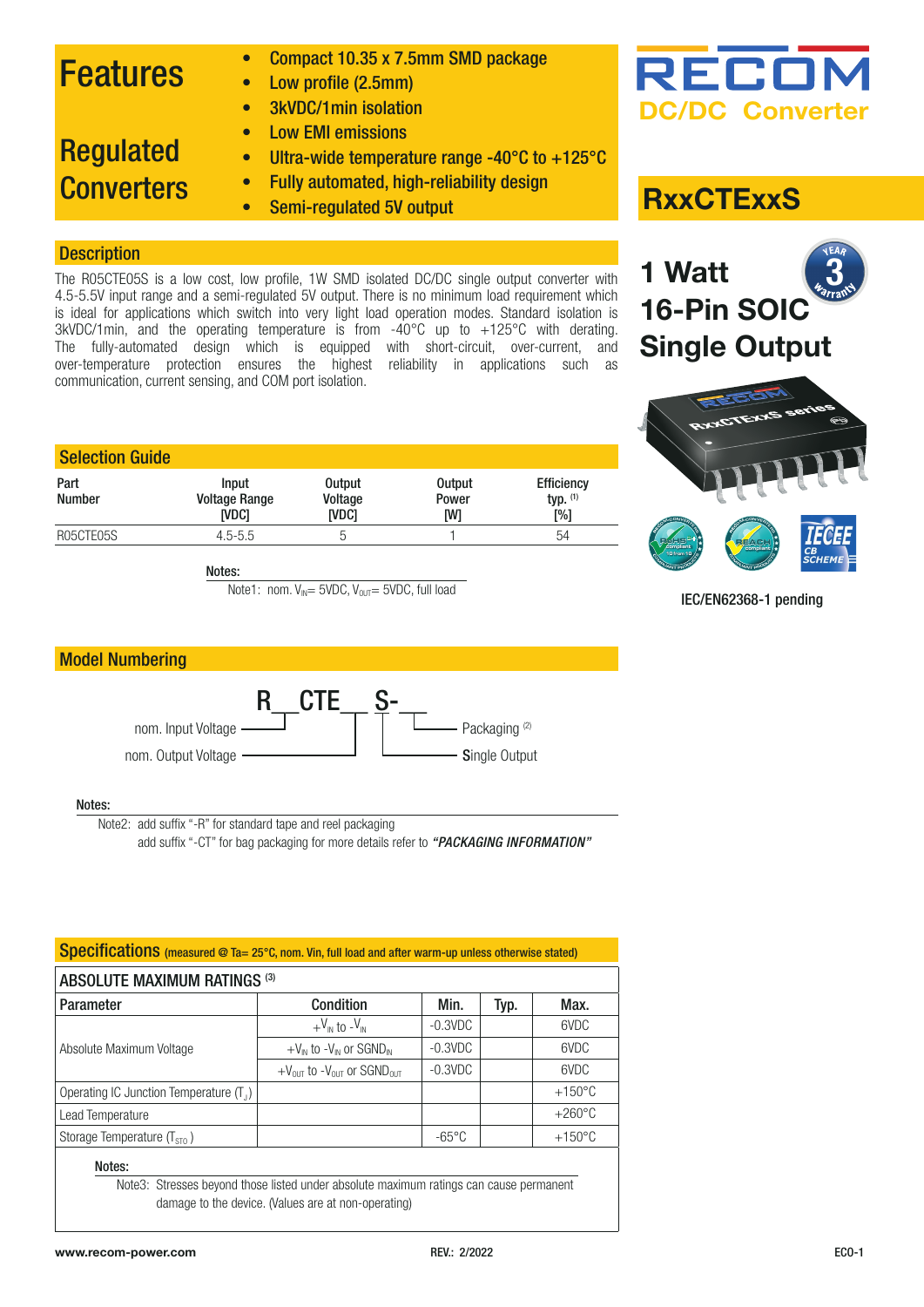## RECO **DC/DC Converter**

# **RxxCTExxS Series**

### Specifications (measured @ Ta= 25°C, nom. Vin, full load and after warm-up unless otherwise stated)

| <b>BASIC CHARACTERISTICS</b>     |                       |        |                    |            |  |
|----------------------------------|-----------------------|--------|--------------------|------------|--|
| <b>Parameter</b>                 | Condition             | Min.   | Typ.               | Max.       |  |
| Input Voltage Range              |                       | 4.5VDC | 5VDC               | 5.5VDC     |  |
| Under Voltage Lockout (UVLO)     | DC-DC ON<br>DC-DC OFF |        | 3.28VDC<br>2.88VDC |            |  |
| Under Voltage Lockout Hysteresis |                       |        | 190mV              |            |  |
| Input Current Range              |                       |        | 370 <sub>m</sub> A |            |  |
| Quiescent Current                |                       |        | 7 <sub>m</sub> A   |            |  |
| Minimum Load                     |                       | $0\%$  |                    |            |  |
| Internal Operating Frequency     |                       |        | 30MHz              |            |  |
| Output Ripple Voltage            |                       |        | 50mVp-p            | $100mVp-p$ |  |

### Typical Application Circuit



### Input and Output Capacitors\*

|  | $\ddotsc$<br>ъ. |  |
|--|-----------------|--|

*\*these capacitors are mandatory for stable operation*

### Efficiency vs. Load



| <b>REGULATION</b>       |                                                       |      |        |      |
|-------------------------|-------------------------------------------------------|------|--------|------|
| Parameter               | Condition                                             | Min. | Typ.   | Max. |
| Output Voltage Accuracy | $V_{\text{IN}}$ = 4.5-5.5VDC, load = 0A               |      | ±1.5%  |      |
| Line Regulation         | $V_{\text{N}} = 4.75 - 5.25 \text{VDC}$ , load = 0.2A |      | ±1.5%  |      |
|                         | $V_{\text{IN}}$ = 4.5-5.5VDC, load = 0.2A             |      | ±5.0%  |      |
| Load Regulation         | $0\% - 100\%$ load                                    |      | $.0\%$ |      |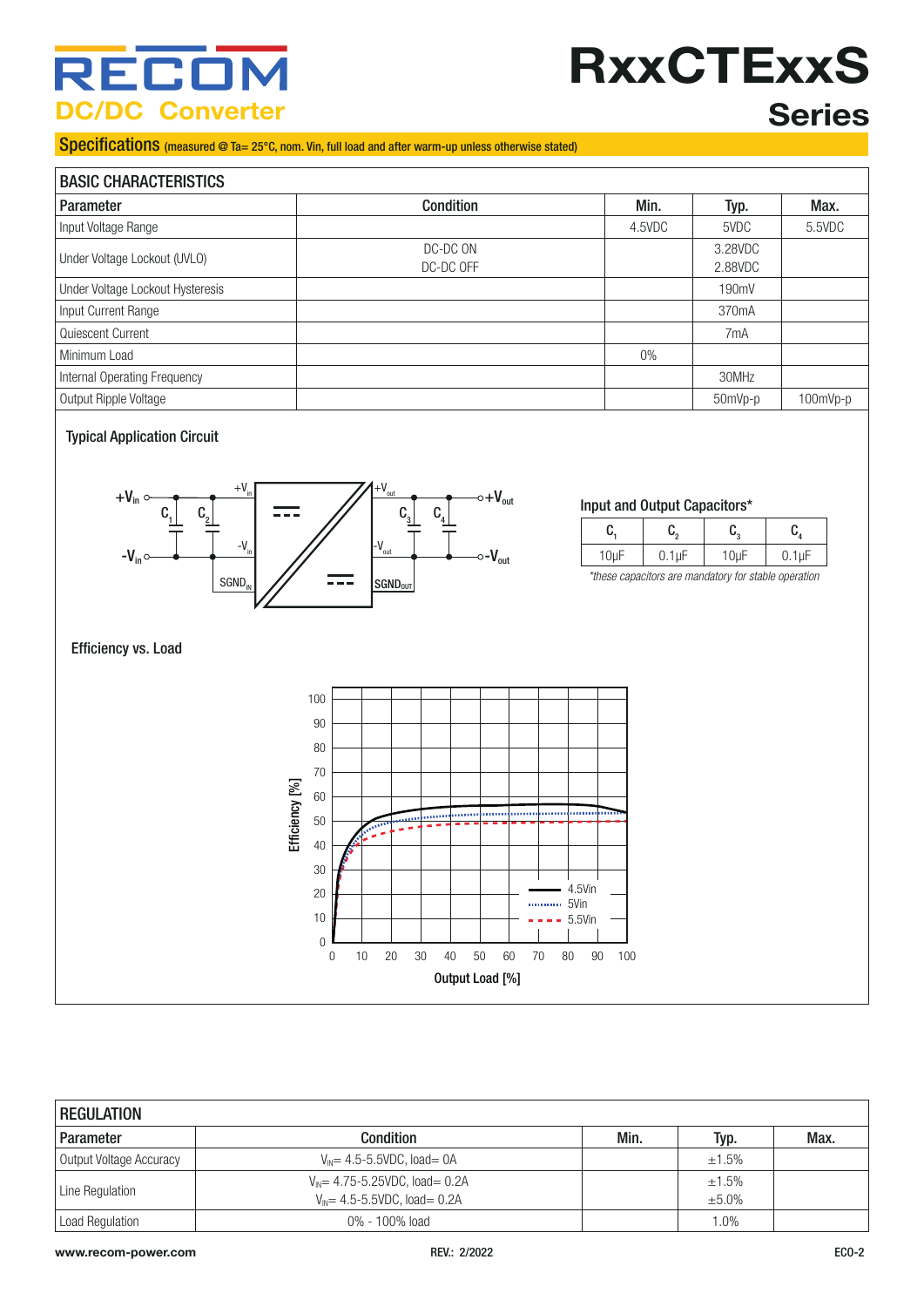## RECO **DC/DC Converter**

# **RxxCTExxS**

## **Series**

### Specifications (measured @ Ta= 25°C, nom. Vin, full load and after warm-up unless otherwise stated)

| <b>PROTECTIONS</b>             |                                           |                                     |  |  |
|--------------------------------|-------------------------------------------|-------------------------------------|--|--|
| Parameter                      | <b>Condition</b>                          | <b>Values</b>                       |  |  |
| Short Circuit Protection (SCP) |                                           | continuous, hiccup mode             |  |  |
| Over Current Protection        |                                           | 250mA, hiccup mode                  |  |  |
| Over Temperature Protection    |                                           | automatic restart after cool down   |  |  |
| <b>Thermal Shutdown</b>        | IC junction temperature<br>hysteresis     | $+160^{\circ}$ C<br>$+20^{\circ}$ C |  |  |
| <b>Isolation Voltage</b>       | tested for 1 second<br>rated for 1 minute | 3.6kVDC<br>3kVDC                    |  |  |
| <b>Isolation Resistance</b>    | $V_{\text{iso}}$ = 500VDC, 25°C           | $50G\Omega$ typ.                    |  |  |
| <b>Isolation Capacitance</b>   |                                           | $7pF$ typ.                          |  |  |
| <b>External Clearance</b>      |                                           | $>8$ mm                             |  |  |
| <b>External Creepage</b>       |                                           | $>8$ mm                             |  |  |

| <b>ENVIRONMENTAL</b>        |                                                |               |                        |  |
|-----------------------------|------------------------------------------------|---------------|------------------------|--|
| <b>Parameter</b>            | Condition                                      |               | Value                  |  |
| Operating Temperature Range | @ natural convection 0.1m/s                    | with derating |                        |  |
| <b>ESD</b>                  | human-body model (HBM), ANSI/ESDA/JEDEC JS-001 |               | $\pm 6.0$ kV           |  |
|                             | charged-device model (CDM), JEDEC JESD22-C101  |               | ±2.0kV                 |  |
| Moisture Sensitive Level    | MSL peak temp. (5)                             |               | Level 3, 260°C, 168hrs |  |
|                             | junction to $T_{AMB}$                          |               | 63.8K/W                |  |
| Thermal Impedance (6)       | junction to case (top)                         |               | 21.4K/W                |  |
|                             | junction to case (bottom)                      |               | 37.2K/W                |  |
|                             | junction to board                              |               | 38.5K/W                |  |

#### Notes:

Note5: The Moisture Sensitivity Level rating according to the JEDEC industry standard classifications, and peak solder temperature Note6: Tested with 54.0 x 85.6mm 2 layer PCB with 105µm copper

### Thermal Derating (6)

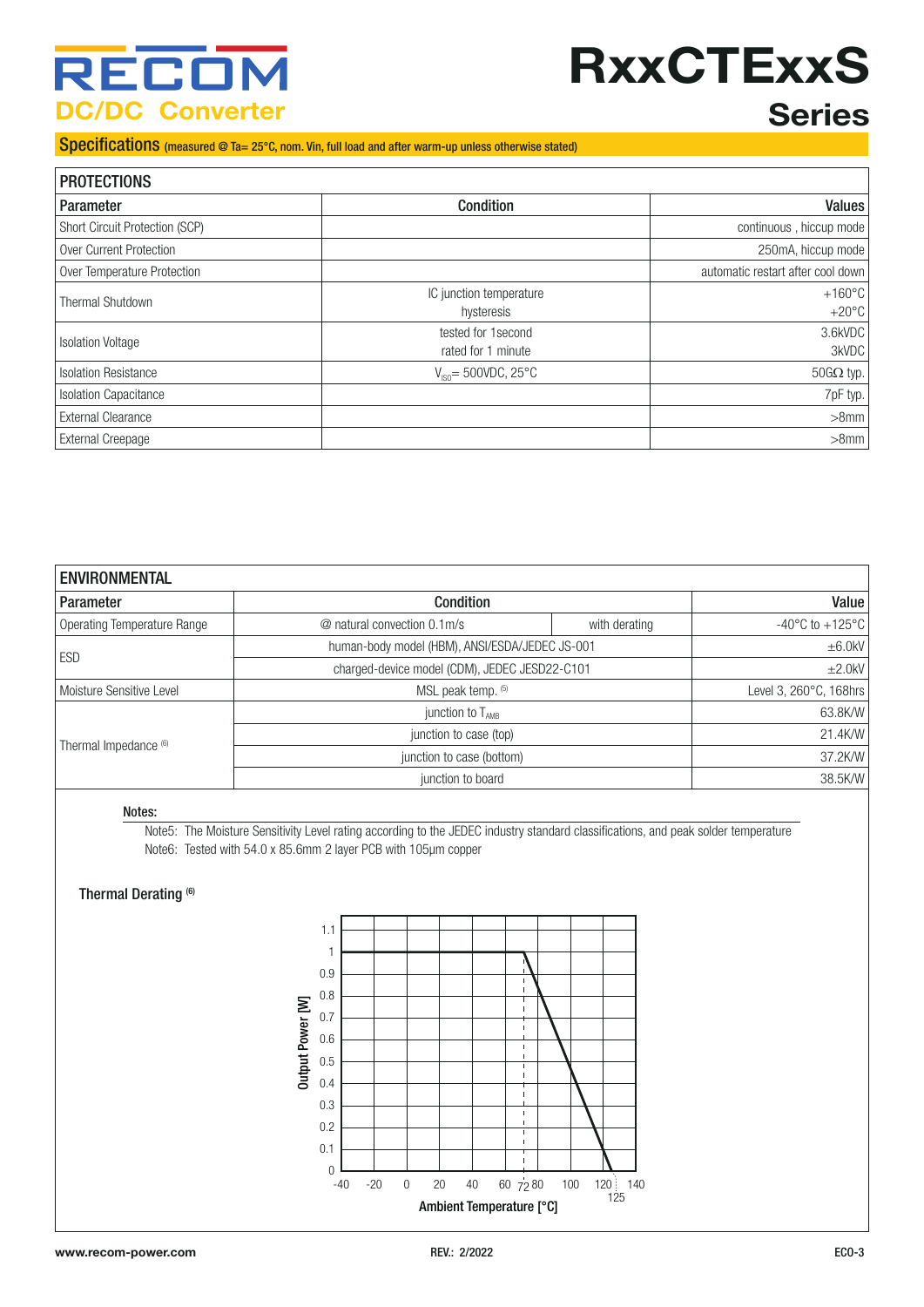## **SEC0 DC/DC Converter**

# **RxxCTExxS Series**

### Specifications (measured @ Ta= 25°C, nom. Vin, full load and after warm-up unless otherwise stated)

| <b>SAFETY AND CERTIFICATIONS</b>                                              |                      |                              |
|-------------------------------------------------------------------------------|----------------------|------------------------------|
| Certificate Type (Safety)                                                     | <b>Report Number</b> | Standard                     |
| Information Technology Equipment, General Requirements for Safety (CB Scheme) |                      | IEC62368-1:2018, 3nd Edition |
| Information Technology Equipment, General Requirements for Safety             | pending              | $EN62368-1:2020 + A11:2020$  |
| RoHS2                                                                         |                      | RoHS 2011/65/EU + AM2015/863 |